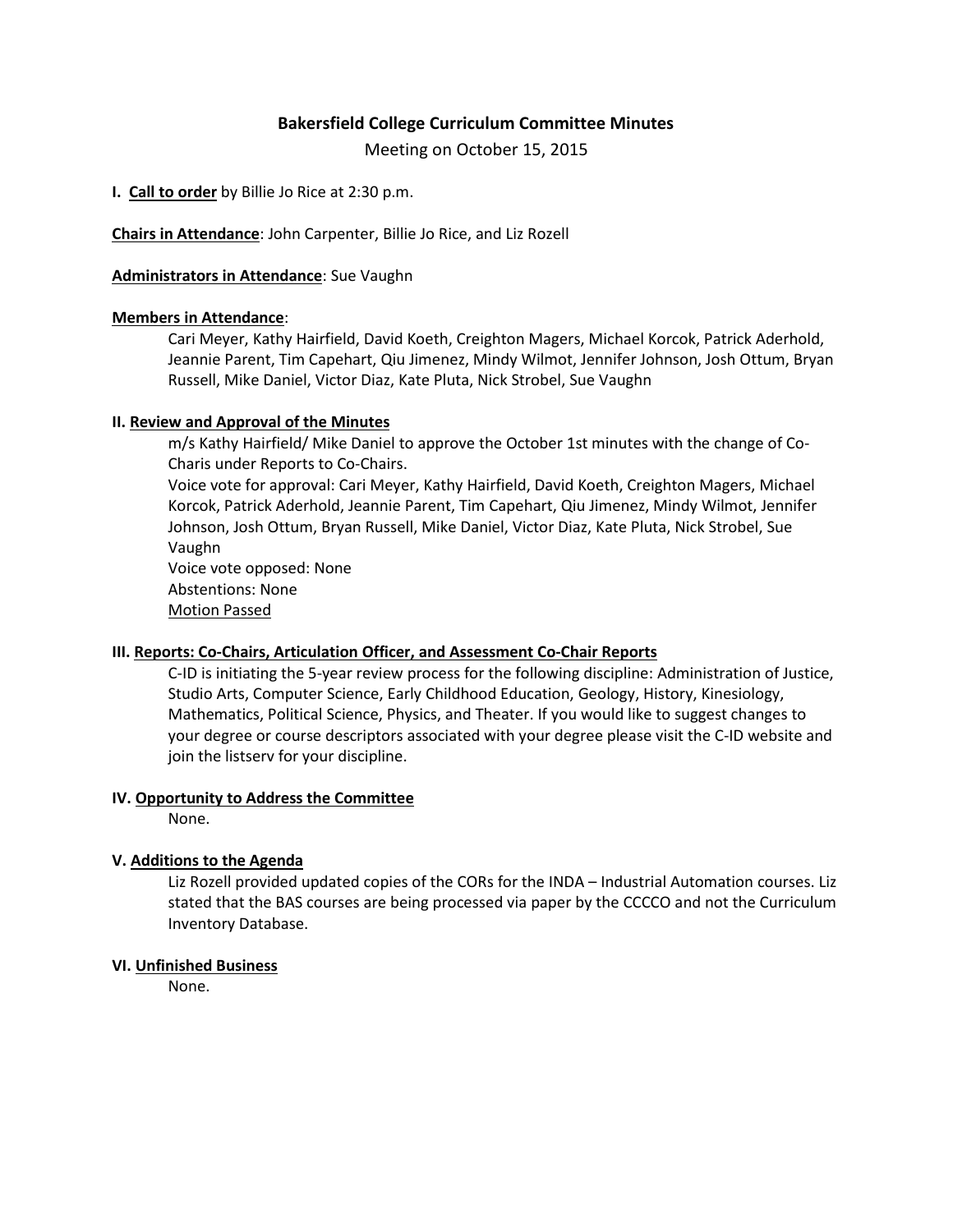### **VII. New Business**

At this time, there is not tech support for CurricUNET because Sean Harris is working to get CCC Apply up and running by November 1<sup>st</sup>. John and Billie Jo are spending hours tracking and moving courses manually through the CurricUNET approval queue. Specifically, there are significant problems with the chair and dean queues.

Nan Gomez-Heitzeberg has agreed to additional time/agendas to move the courses through the process with an effective date of summer 2016. Committee decided to conduct the next few meetings to complete the additional work via virtual meetings.

KCCD is currently vetting potential software to replace CurricUNET called eLumen. A demonstration will be help in Forum 101 tomorrow morning at 8:30 and everyone is invited to attend.

### **VIII. First Agenda Course Revisions**

John and Billie Jo asked that the reviewers for the INDA courses look over the updated CORs that Liz handed out, so that the courses could be voted on at the next meeting.

The following courses were placed on first agenda and assigned reviewers.

- ART B29 Special Studies in Art
- MATH B2 Basic Functions and Calculus for Business
- MATH B4A Mathematics for Elementary School Teaching
- MATH B6A Analytic Geometry/Calculus I
- MATH B23 Finite Mathematics
- NURS B20 Fundamentals of Nursing
- NURS B21 Medical Surgical Nursing 1
- NURS B23 Medical Surgical Nursing 2
- NURS B70 Role Transition: Bridging Nursing Theory to Practice
- PSYC B1A General Psychology
- PSYC B1B Biological Psychology
- RADT B2B Radiographic Anatomy and Positioning 2
- SOCI B1 Introduction to Sociology
- SOCI B2 Problems of Modern Society

# **IX. Second Agenda**

Course Revisions

- RADT B3A Radiographic Principles 1
- RADT B12 Radiobiology and Radiation Protection m/s Jeannie Parent/Creighton Magers to approve the course revisions. Voice vote for approval: Cari Meyer, Kathy Hairfield, David Koeth, Creighton Magers, Michael Korcok, Patrick Aderhold, Jeannie Parent, Tim Capehart, Qiu Jimenez, Mindy Wilmot, Jennifer Johnson, Josh Ottum, Bryan Russell, Mike Daniel, Victor Diaz, Kate Pluta, Nick Strobel, Sue Vaughn Voice vote opposed: None Abstentions: None

Motion Passed